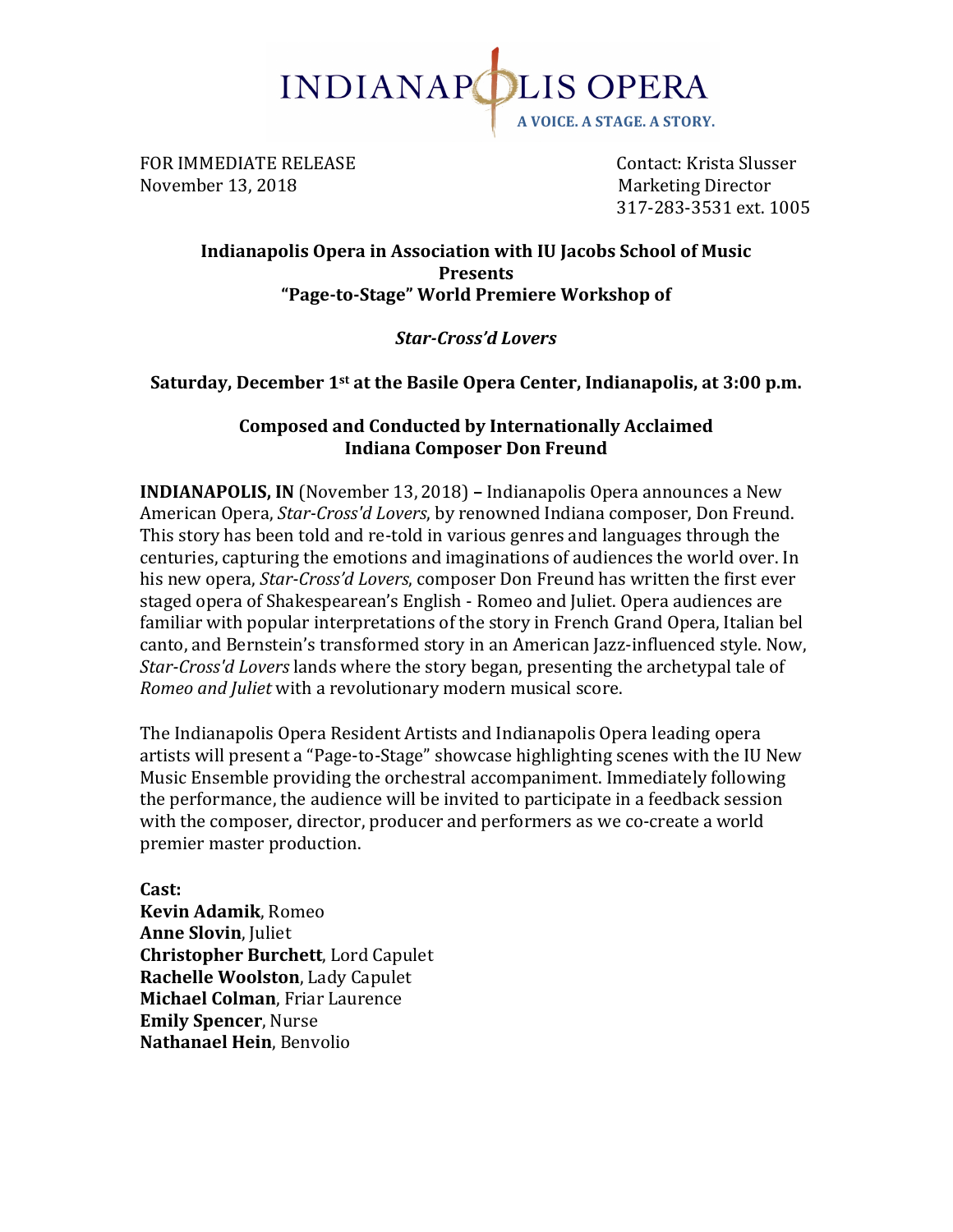# **\*See below for program notes from Don Freund.**

While the idea of yet another version of *Romeo and Juliet* may seem something less than "cutting edge," I have discovered that the familiarity of the story and the iconic power of the poetic text provide a sturdy launch pad for a new kind of intertwining of words, drama, and music. In this reinvention of the music-theatre medium, the musical materials must be artful enough to respond to the characterizations and dramatic interactions of Shakespeare's text, but also simple enough to allow the singing actors a naturalness that communicates with an audience on a personal, human-scaled level. The glories of Shakespeare's poetry and the vitality of his dramatic constructions take on a special resonance when song and music is worked into the tapestry.

All of the "lyrics" are Shakespeare's texts, abridged from five acts to three. The vocal writing for the leading characters is created in a tuneful style appropriate for young, clear, not particularly large voices, and a priority is placed on making the language readily intelligible and dramatically compelling.

# **About the Artists**

**Don Freund** (Composer/Conductor) is an internationally recognized composer with works ranging from solo, chamber, and orchestral music, to pieces involving live performances with electronic instruments, music for dance, and large theater works. He has been described as "a composer thoughtful in approach and imaginative in style" (*The Washington Post*), whose music is "exciting, amusing, disturbing, beautiful, and always fascinating" (Music and Musicians, London). Many of Freund's works are available on commercial CD. The recipient of numerous awards and commissions, including two grants from the National Endowment for the Arts and a Guggenheim fellowship, he has served as guest composer at a vast array of universities and music festivals and has presented master classes throughout Europe, Asia, and South America. Freund is also active as a pianist, conductor, and lecturer. As a festival coordinator, he has programmed over 1,000 new American works. He has been conductor or pianist in the performance of some 200 new pieces, usually in collaboration with the composer. A professor of composition at the IU Jacobs School of Music since 1992, teaching composition continues to be a major component of Freund's career. His students from 40 years of teaching continue to win an impressive range of awards and recognition. Freund's piano concert repertoire extends from new music to complete performances of Book I of Bach's *Well-Tempered Clavier* and his own pianistic realizations of Machaut. He has performed his *Earthdance Concerto* with numerous university wind ensembles. Up-to-date news on works and performances, and videos, audio files, and PDF scores of over 100 of Freund's compositions can be found online at DonFreund.com.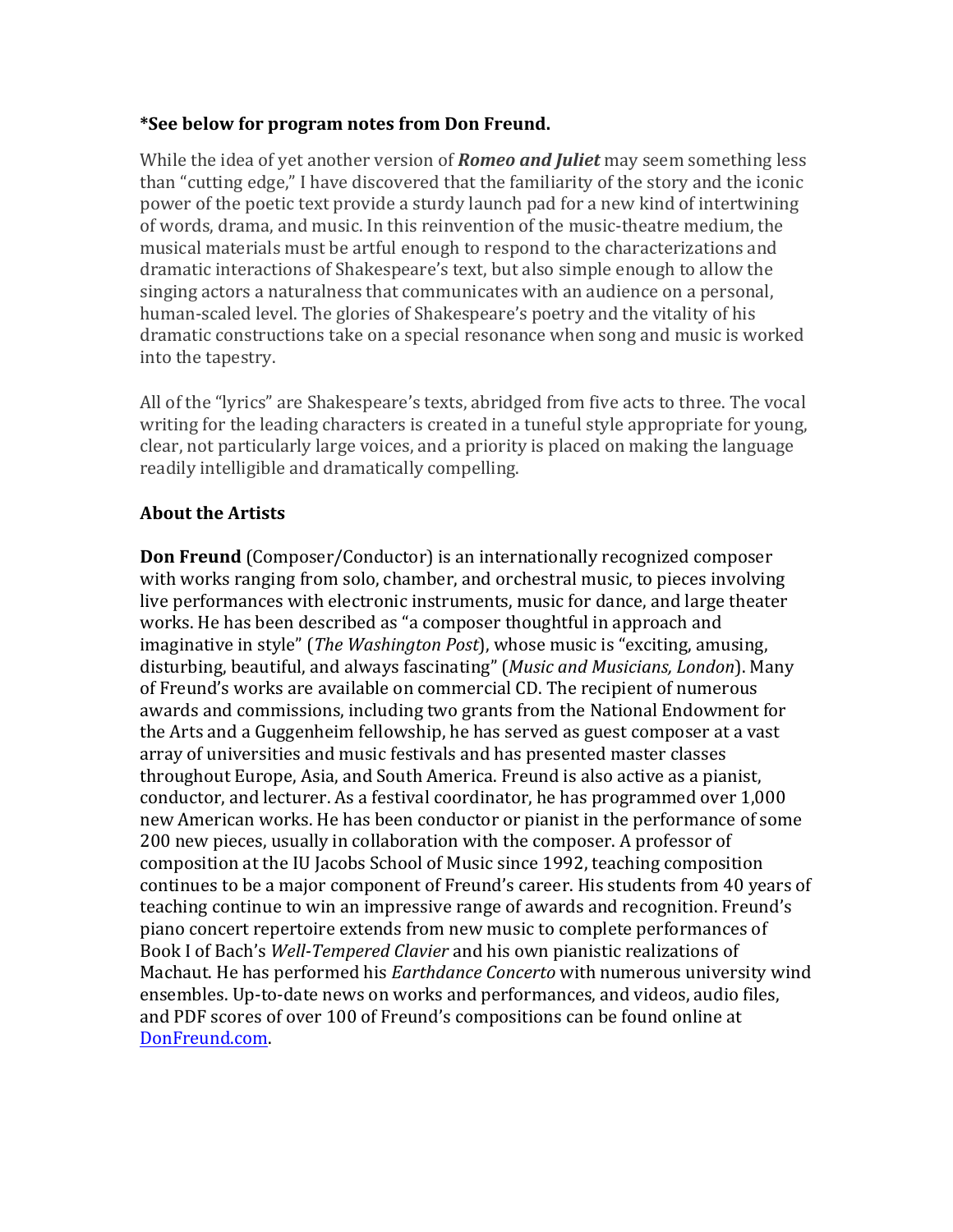**Matt Cooksey** (Stage Director) is the resident assistant director for Indianapolis Opera's 2018-19 season. He serves as assistant director to their mainstage programs (*La Bohème* and *Camelot*), and directs outreach programs for audiences of all ages, including restaging two children's operas: *The Not-So Ugly Duckling* and *The Three Little Hoosier Pigs.* Cooksey earned a B.M. in Voice Performance from the IU Jacobs School of Music, and an M.M. in Performance (Voice) and Opera Production (Directing) from Florida State University (FSU). Cooksey staged an outreach production of *Béatrice et Bénédict*, a self-adapted version of Mozart's *Der Schauspieldirektor*, and Michael Williams's *The Prodigal Child*. He also directed scenes including excerpts from *Werther*, *Roméo et Juliette*, *La Clemenza di Tito*, *A Streetcar Named Desire*, and *Le Nozze di Figaro*. 

**Kevin Adamik** (Romeo), *Tenor*, is excited to join the Indianapolis Opera's Resident Artist program this fall. While in Indianapolis he has performed Parpignol (*La Bohème*). Mr. Adamik is from Pittsburgh, PA and holds degrees from Slippery Rock University and Cleveland Institute of Music. He has attended Chicago Summer Opera, Opera in the Ozarks, and NAPA Music Festival. Recent credits include: the title role in Albert Herring, Tamino *(Die Zauberflöte*), Tito (*La clemenza di Tito*), Bénédict (*Béatrice et Bénédict*), Oronte (Alcina), Don Basilio, Don Curzio (Le nozze di *Figaro*), Venditore (*Il Tabarro*), and Frantz, Spalanzani, Pitichinacci (Les Contes *d'Hoffmann*).

**Christopher Burchett** (Lord Capulet), *Baritone*, has performed with opera companies throughout the United States and Europe including New York City Opera, Santa Fe Opera, Boston Lyric Opera, the Estates Theatre, The Kennedy Center for the Performing Arts, BBC Orchestra at the Barbican Centre, Fort Worth Opera, The Holland Festival, Palm Beach Opera, Beth Morrison Projects, Chicago Opera Theater, Opera Orchestra of New York, Virginia Opera, Prototype Festival, Opera Omaha, Opera Saratoga, Eugene Opera, Indianapolis Opera, Kentucky Opera, Glimmerglass Opera and Opera Theatre of St. Louis. Christopher has been a champion of new music, having created roles in 14 world premieres to date and has also participated in the revival of several 21st century works.

**Michael Colman** (Friar Laurence), *Bass Baritone*, has performed across the country in roles ranging from the comedy of Mozart's Figaro in *Le Nozze di Figaro* to the drama of Britten's Collatinus in *The Rape of Lucretia*. Michael recently sang Schaunard in Indianapolis Opera's production of *La Bohème, Ceprano* in Toledo Opera's *Rigoletto*, and has performed many roles and covers as an Apprentice Artist with several leading American companies including the Lyric Opera of Kansas City, Virginia Opera, Utah Festival Opera, Charlottesville Opera, Fayetteville Opera, Savannah Voice Festival, Manchester Music Festival, and Janiec Opera Company.

**Nathanael Hein** (Benvolio), *Tenor*, has performed in Indianapolis Opera's productions of *South Pacific* and *Man of La Mancha*, as well as in their Resident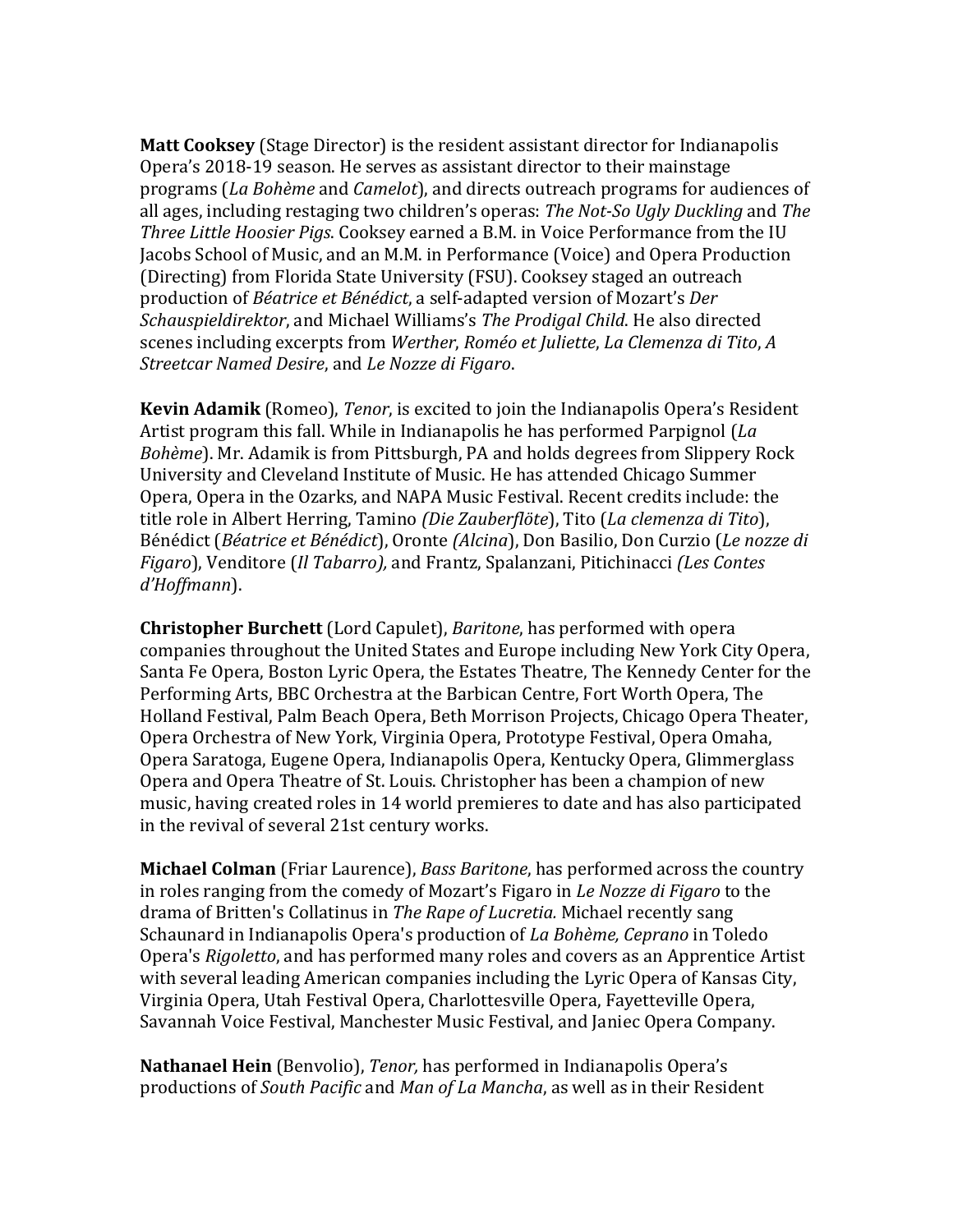Artist Program. Mr. Hein holds a Performance Diploma from IU's Jacobs School of Music and a Master's from the Cleveland Institute of Music. Roles include Gastone in La Traviata, Count Belfiore in Mozart's *La Finta Giardiniera*, Prince Charmant in Massenet's *Cendrillon*, the title roles in Britten's *Albert Herring* and Offenbach's *Orpheus in the Underworld*. Mr. Hein spent three summers at the Aspen Music Festival where he performed in multiple scenes programs. He sang the role of Eisenstein in *Die Fledermaus* with The Missouri Symphony, and Azael in Debussy's *L'enfant Prodigue* with the Duke Symphony Orchestra.

**Anne Slovin** (Juliet), *Soprano*, recently originated the role of Mica Segal in Lyric Opera of Chicago's world premiere of *The Property*. In 2014, she was an Artist-in-Residence at Pensacola Opera, singing the roles of Frasquita in *Carmen*, Clorinda in La Cenerentola and Fiordiligi in *Cosi fan tutte*. She is a past award winner at the FAVA Grand Concours de Chant and the Czech and Slovak International Vocal Competition, as well as the recipient of a scholarship from the Beebe Fund for Musicians. Anne is a 2018 graduate of the Jacobs School of Music, where she sang the role of Clara in *It's a Wonderful Life*.

**Emily Spencer** (Nurse), *Mezzo-Soprano*, a native of Celina, Ohio, is a member of the Resident Opera Artist program with Indianapolis Opera. Emily has previously worked with Palm Beach Opera, Opera Saratoga, Chautauqua Opera, and ArtsEmerson. Featured roles include: Ma Joad (*The Grapes of Wrath*), Hermia (A *Midsummer Night's Dream*), Donna Rosa (*Il Postino*), Charlotte (*Werther*), Aunt Hannah Watkins (*Emmeline*), and Marcellina (*Le Nozze di Figaro*). Emily holds both bachelor's and master's degrees in voice from Northwestern University, as well as a post-graduate certificate from Boston University's Opera Institute.

**Rachelle Woolston** (Lady Capulet), *Soprano*, holds masters and doctoral degrees from the University of Cincinnati College-Conservatory of Music. She recently covered Violetta in Indianapolis Opera's production of *La Traviata*. Her roles include Elerie (A Child's Christmas in Wales), Mother Abbess (The Sound of Music), Violetta (*La Traviata)*, Cio-Cio San (*Madama Butterfly*), The Queen of the Night (*Magic Flute*), Susanna and Barbarina (*Le nozze di Figaro*) Valencienne (*The Merry* Widow), and Dew Fairy (*Hansel and Gretel*). Dr. Woolston is the Education and Community Engagement Coordinator at Indianapolis Opera, and adjunct voice faculty at Marian University. She enjoys frequent recital and choral performances around the Indianapolis area, the United States and Europe.

### **PERFORMANCE INFORMATION:**

December 1st, 2018 -- 3pm Basile Opera Center 4011 N. Pennsylvania Street Indianapolis, IN 46205